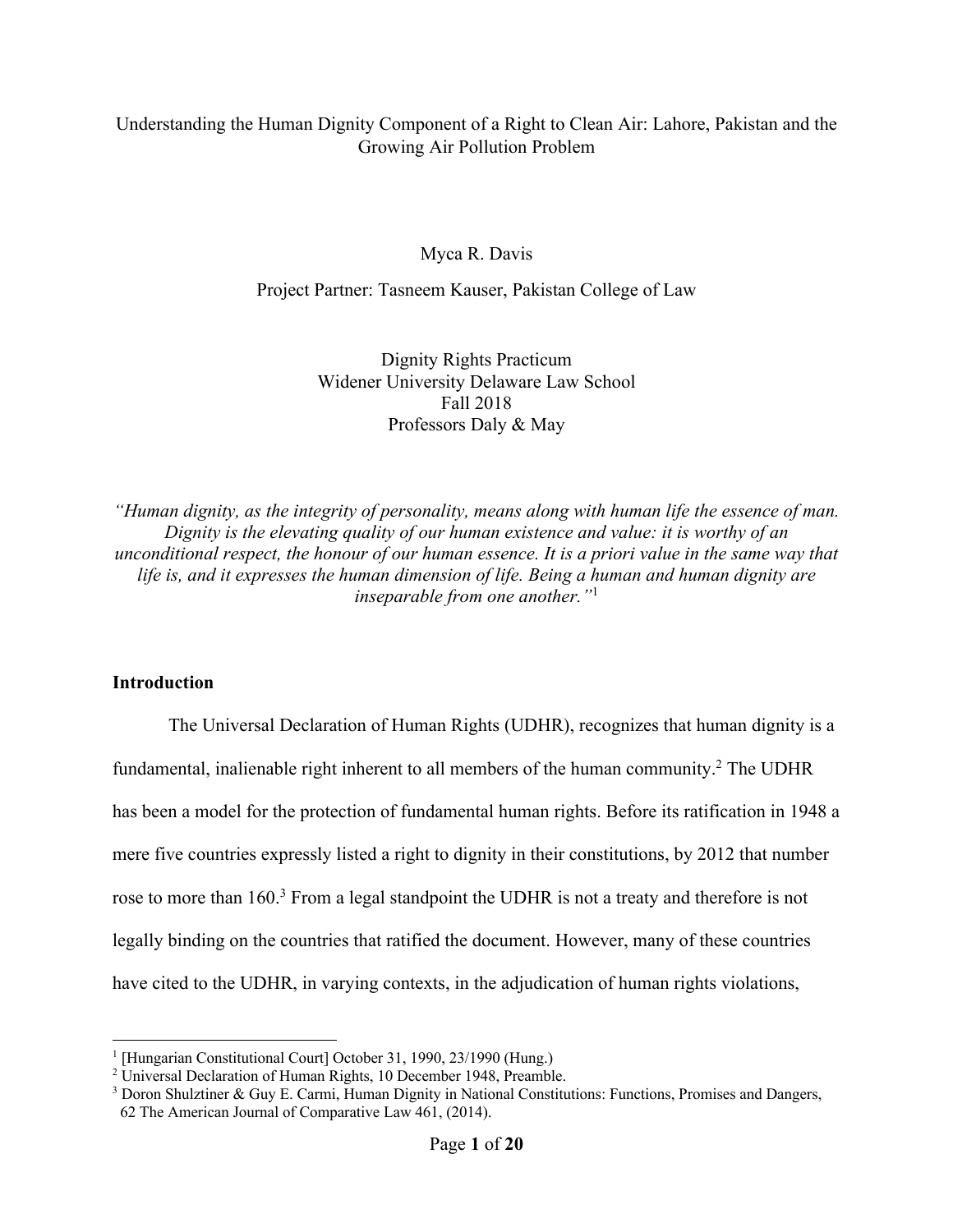countries such as India<sup>4</sup>, Sri Lanka<sup>5</sup>, and the United States.<sup>6</sup> Given the frequency in which the UDHR has been cited as a means to advance fundamental rights in international case law, it could be argued that the UDHR has become binding as international customary law.<sup>7</sup> Some States have affirmed their willingness to accept the UDHR through provisions in their country's constitution. For example, the Preamble of Mali's constitution states, "[t]he sovereign people of Mali … subscribe to the Universal Declaration of Human Rights of December 10, 1948 and to the African Charter on Human and Peoples' Rights of June 27, 1981."8 The Moldova constitution reads, "[c]onstitutional provisions on human rights and freedoms shall be interpreted and enforced in accordance with the Universal Declaration of Human Rights, other conventions and treaties to which the Republic of Moldova is a party."9 Also, the Afghanistan constitution says, "[t]he state shall observe the ... Universal Declaration of Human Rights.<sup>10</sup> These practices, in the international community, present an unique opportunity for the courts of Pakistan to utilize the dignity provision in their constitution and the UDHR to ensure the right of clean air and to encourage those with legal responsibility to take action to combat the problem of air pollution.

This paper will first, briefly explain the history and growing problem of air pollution in the city of Lahore, Pakistan and how this problem plays a major role in inhibiting the dignity of

J. 291, 323 (1983). (citing Sterling v. Cupp, 625 P.2d 123, (Or. 1981), the court "used the Charter of the United Nations, the Universal Declaration, and the ICCPR as examples of principles governing the treatment of prisoners.") <sup>7</sup> Filartiga v. Pena-Irala, 630 F.2d 876 (2nd Cir. 1980) ("Thus, a Declaration creates an expectation of adherence, and insofar as the expectation is gradually justified by State practice, a declaration may by custom become recognized as laying down rules binding upon the States. Indeed, several commentators have concluded that the Universal Declaration has become, in toto, a part of binding, customary international law.")

<sup>8</sup> Constitution of Mali, 12 January 1992, Preamble.

 <sup>4</sup> Kishore Chand v. State of Himachal Pradesh, [1991] 1 S.C.C. 286. ("At the same time the liberty of a citizen is a precious one guaranteed by Art. 3 of Universal Declaration of Human Rights and also Art. 21 of the Constitution of India and its deprivation shall be only in accordance with law.")

<sup>5</sup> Mahenthiran v. Attorney-General, Supreme Court, [1980] Sri Lanka Law Reports (1980). ("Article 11 of our Constitution is however an exact reproduction of Article 5 of the Universal Declaration of Human Rights, 1948.") <sup>6</sup> Kathryn Burke et al., Application of International Human Rights Law in State and Federal Courts, 18 Tex. Int'l L.

<sup>9</sup> Constitution of the Republic of Moldova, 27 August 1994, Article 4(1).

<sup>&</sup>lt;sup>10</sup> Constitution of Afghanistan, 3 January 2004, Article 7.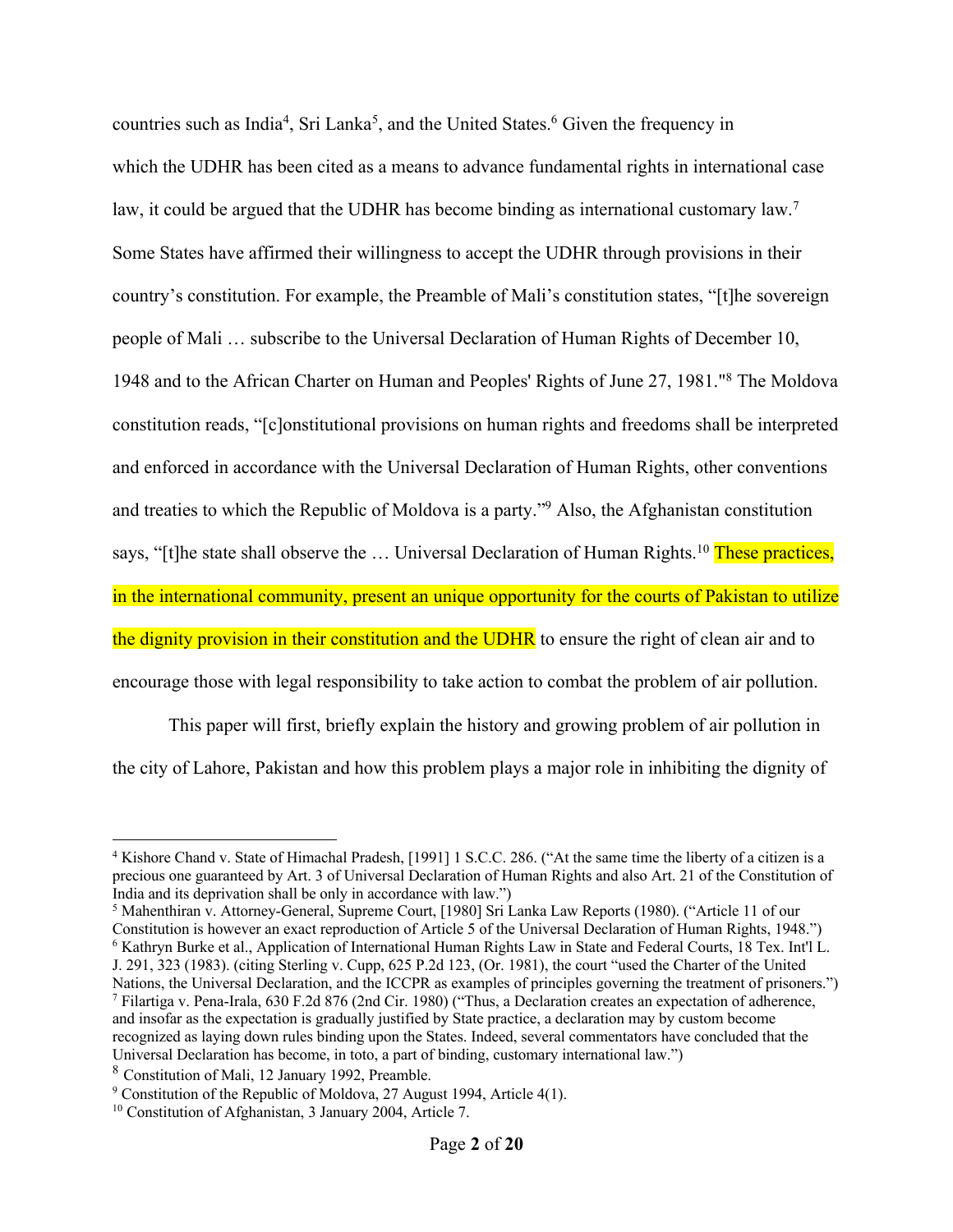those most vulnerable to its effects. Next, I will give a brief introduction to the Pakistani legal framework that currently exists and how the branches of government who are legally responsible for combatting air pollution problems in Lahore. Also, I will address the actions that have or have not been taken by the government to combat the issue of air pollution. Lastly, this paper will present how the courts of Pakistan are currently using their power to ensure a right to a clean environment and the right to dignity; presented in four subsections: (1) providing citizens with a legal cause of action to bring suit directly to the High Court; (2) Government liability to ensure a clean environment; (3) the court systems duty to hold the government accountable and ensure they are fully executing their legal duties to the citizens of Pakistan; and (4) showing human dignity as an individual substantive right and how there is a direct connection between the right to dignity and the right to a clean, healthy environment.

#### **Lahore, Pakistan and the Problem with Air Pollution**

Lahore, the second largest city in Pakistan is considered to be one of the most cultural provinces in the region. Known as the City of Gardens, it houses some of the most beautiful parks and aesthetically magnificent Mosques in the country. The city has embraced an urban, modernized society while maintaining its most historic structures. However, with all its rich diversity and thriving economy, Lahore is crippled in increasing numbers every year from the growing problem concerning air pollution.

The current population in Lahore is slightly over eleven and a half million, since 2015 the population continues to grow at an annual rate of  $4.22\%$ .<sup>11</sup> At this rate, according to the UN's World Urbanization Prospects, predictions are that Lahore will become the world's largest city;

<sup>&</sup>lt;sup>11</sup> World Population Review (Jun. 29, 2018), worldpopulationreview.com/world-cities/lahore-population/.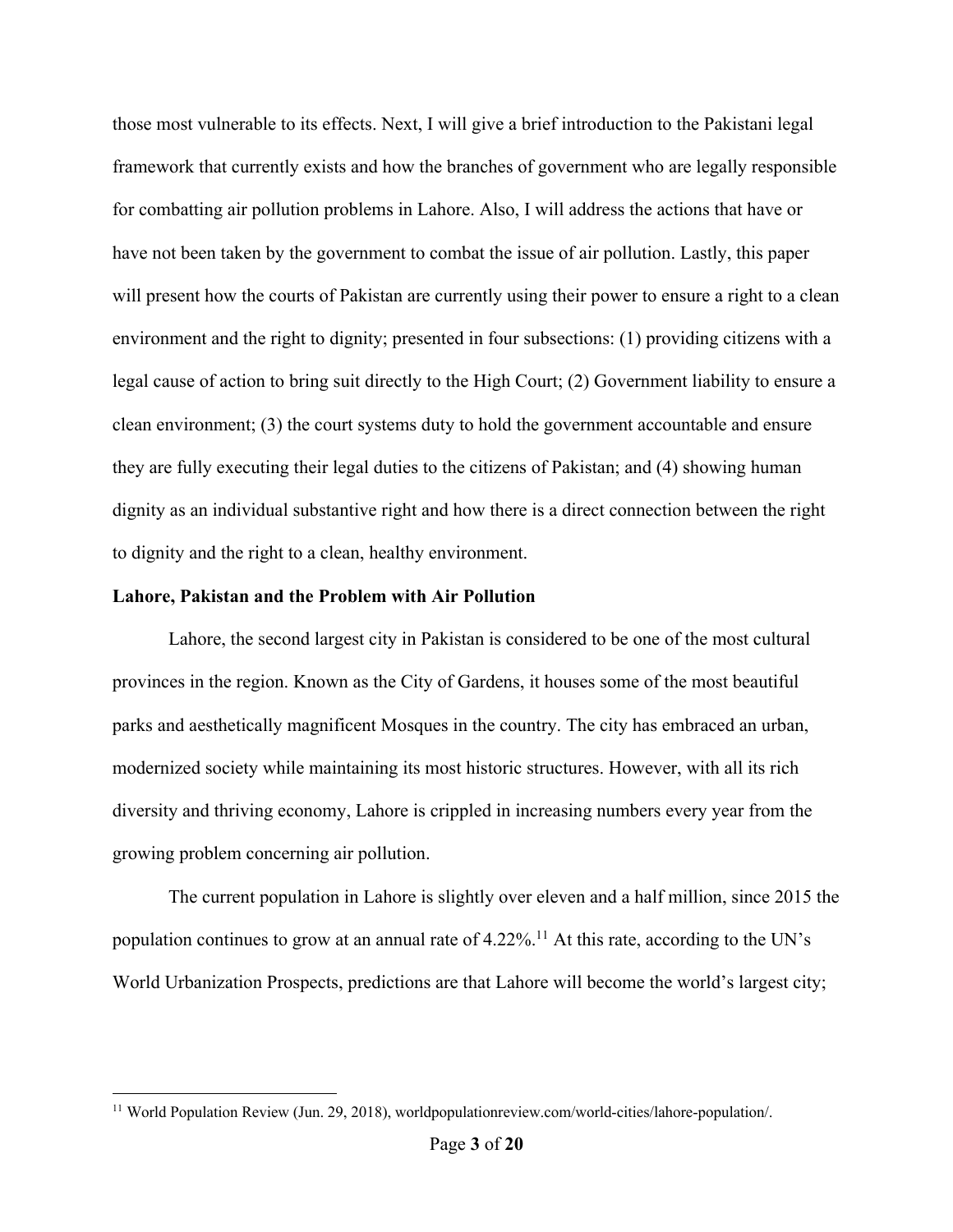with a population of 42.46 million people by 2050.<sup>12</sup> This rapid growth in population has led to more automobiles on the roads, increased deforestation, hasty development of the area and the persistent growth of pollution causing industries; coupled with increased temperatures, these factors have resulted in Lahore being considered the most polluted city in Pakistan.13 The culmination of these factors appear visually every year during what is known as "smog season." During smog season, as termed by Pakistani environmentalists, the city is blanketed with a thick smoke like cloud of pollutants. This visual reminder of how dire the pollution situation has become is the result of November's cold weather, crop burning, and increased emissions.<sup>14</sup> The health damaging cause of air pollution is the presence of fine air particles (smog) that are trapped in the atmosphere by a phenomenon known as temperature inversion. Normally, a layer of warm air sits below a layer of cold air allowing these fine air particles to escape and evaporate into the atmosphere. When temperature inverse occurs, colder air sits below a layer of warm air and traps those smog producing fine air particles.

At the heart of the issue with air pollution is the adverse effects that it has on the health of citizens. The international community has long acknowledged the link between a polluted environment and damaging health effects, The 1972 United Nations Conference on the Human Environment (Stockholm Declaration) expressed its growing concern "of man-made harm in many regions of the earth: dangerous levels of pollution in water, air earth and living beings; major and undesirable disturbances . . . destruction and depletion of irreplaceable resources; and gross deficiencies harmful to the physical, mental and social health of man."15 The World Health

<sup>&</sup>lt;sup>12</sup> Hasaan Khawar, Lahore – World's Largest City in 2050 (Sep.  $6$ , 2017),

https://tribune.com.pk/story/1498663/lahore-worlds-largest-city-2050/.

<sup>13</sup> Ramsha Riaz & Khizar Hamid, Existing Smog in Lahore, Pakistan: An Alarming Public Health, Cureus, 1 (2018). <sup>14</sup> Mahreen Zahra-Malik, In Lahore, Pakistan, Smog has Become a Fifth Season (Nov. 10, 2017),

https://www.nytimes.com/2017/11/10/world/asia/lahore-smog-pakistan.html

<sup>15</sup> Dinah Shelton, Human Rights, Health and Environmental Protection: Linkages in Law and Practice, 1 Hum. Rts. & Int'l Legal Discourse 9, 6 (2007).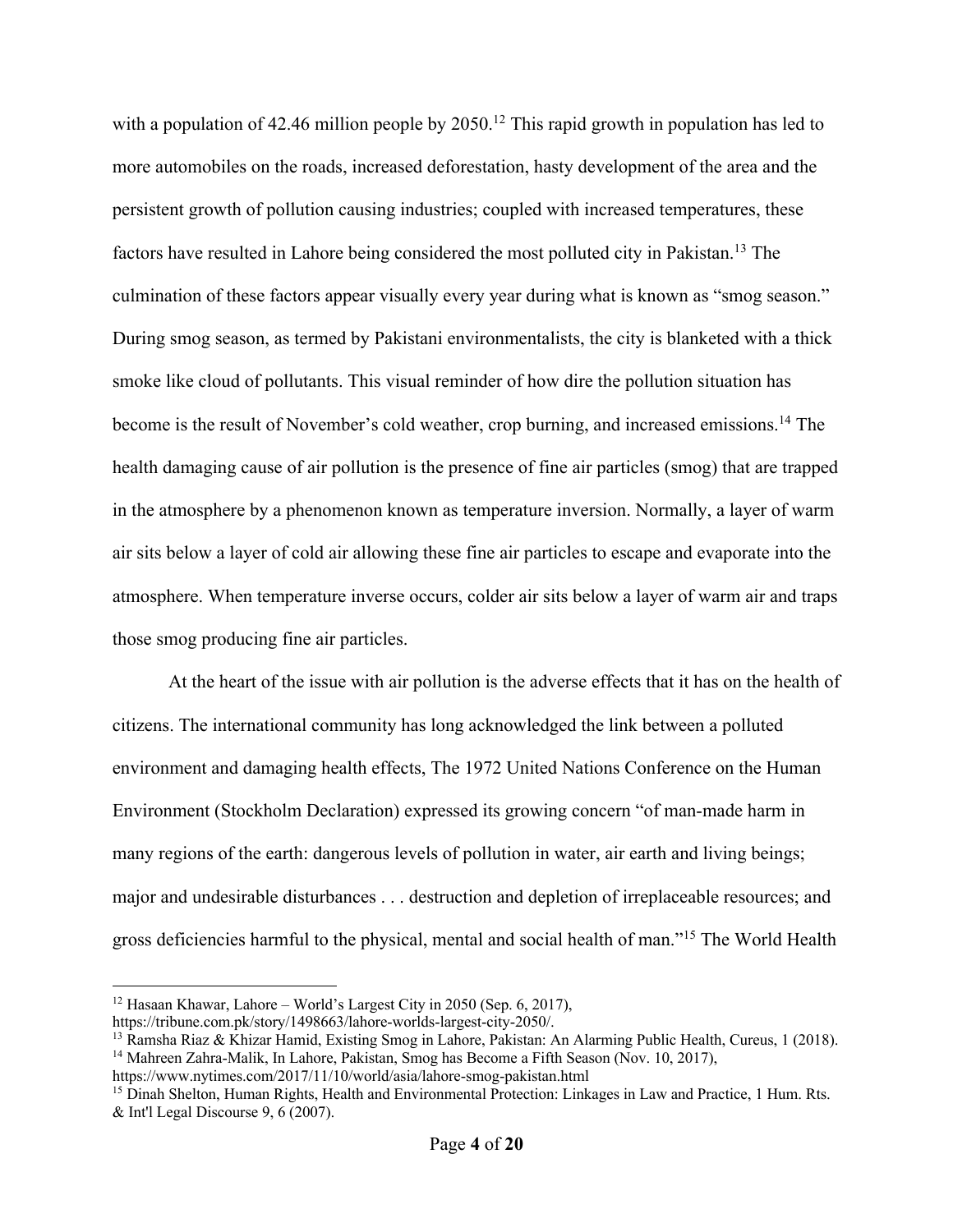Organization (WHO) estimates that worldwide air pollution accounts for two million deaths annually, people in developing countries contribute to a majority portion of this number.<sup>16</sup> Health issues from air pollution presents in varying forms that range from asthma, allergies, cardiac disease, respiratory disease and premature deaths, one demographic participially susceptible are children. A cross sectional studied conducted on school aged children living in areas with high levels of air pollution showed that these children had a significantly higher blood pressure than children in areas with low air pollution.<sup>17</sup> These effects can lead to heart failure, strokes, and kidney disease when these children entered into adulthood; all of the aforementioned conditions also result in decrease life expectancy.

### **How Air Pollution Inhibits Dignity**

There are not many studies conducted to examine the concept of human dignity. However, it has been well established that all humans are entitled to dignity, this is evident in international case law. For example, in Law v. Canada<sup>18</sup> the Supreme Court of Canada unanimously held that:

[h]uman dignity means that an individual or group feels self-respect and self-worth. It is concerned with physical and psychological integrity and empowerment. Human dignity is harmed by unfair treatment premised upon personal traits or circumstances which do not relate to individual needs, capacities, or merits. It is enhanced by laws which are sensitive to the needs, capacities, and merits of different individuals, taking into account the

<sup>&</sup>lt;sup>16</sup> Muhammad Sughis et al., Blood Pressure and Particulate Air Pollution in Schoolchildren of Lahore, Pakistan, BMC Public Health, 2 (2012).

<sup>17</sup> Muhammad Sughis et al., Blood Pressure and Particulate Air Pollution in Schoolchildren of Lahore, Pakistan, BMC Public Health, 1 (2012).

<sup>&</sup>lt;sup>18</sup> Law v Canada (Minister of Employment and Immigration), [1999] 1 SCR 497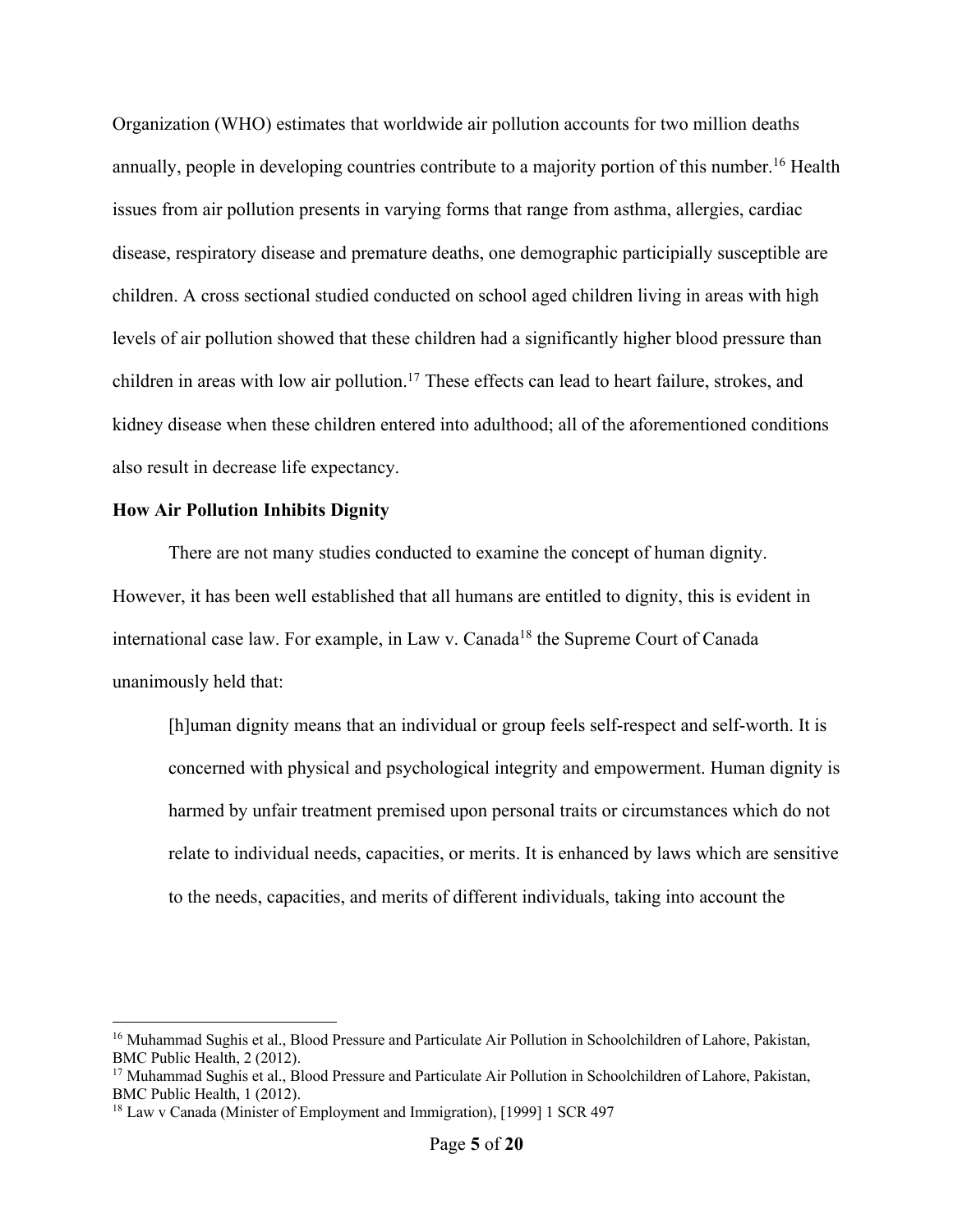context underlying their differences. Human dignity is harmed when individuals and groups are marginalized, ignored, or devalued, and is enhanced when laws recognize the full place of all individuals and groups...<sup>19</sup>

In Tyrer v.  $UK^{20}$ , the European Court of Human Rights (ECtHR) held that the main purpose of Article 3 of the European Convention on Human Rights was human dignity and personal integrity. In international adjudication, human dignity continues to be used as the basic foundation for securing fundamental human rights.

The link between dignity and health has also been established through international binding and customary law. Article 25 of the UDHR states that "[e]veryone has the right to a standard of living adequate for the health and well-being of himself and of his family . . . and the right to security in the event of... sickness [or] disability...or other lack of livelihood in circumstances beyond his control."21 The dissenting opinion delivered by Judge Tanaka in the South West Africa Cases<sup>22</sup> stated that "all human beings are equal before the law . . . [a]s persons they have the dignity to be treated as such. This is the principle of equality which constitutes one of the fundamental human rights and freedoms which are universal to all mankind."23 Also, it wa said that the case should consider whether treating individuals differently, in the eyes of the law, will or will not "harm the sense of dignity of individual persons."<sup>24</sup> Researchers have found that there is a connection between good health<sup>25</sup> and dignity, and that violations of a person's dignity

 <sup>19</sup> Id.

<sup>&</sup>lt;sup>20</sup> Tyrer v. The United Kingdom, 5856/72, Council of Europe: European Court of Human Rights, 15 March 1978 (Case concerning corporal punishment administered as part of a judicial sentence.)

 $21$  Universal Declaration of Human Rights, 10 December 1948, Article 25(1).

 $^{22}$  Ethiopia v. South Africa; Liberia v. South Africa, Judgment of 18 July 1966, [1966] ICJ Rep 6, at 308, 312. (Case concerning equal rights.)

<sup>23</sup> Id.

<sup>24</sup> Id.

 $^{25}$  Id.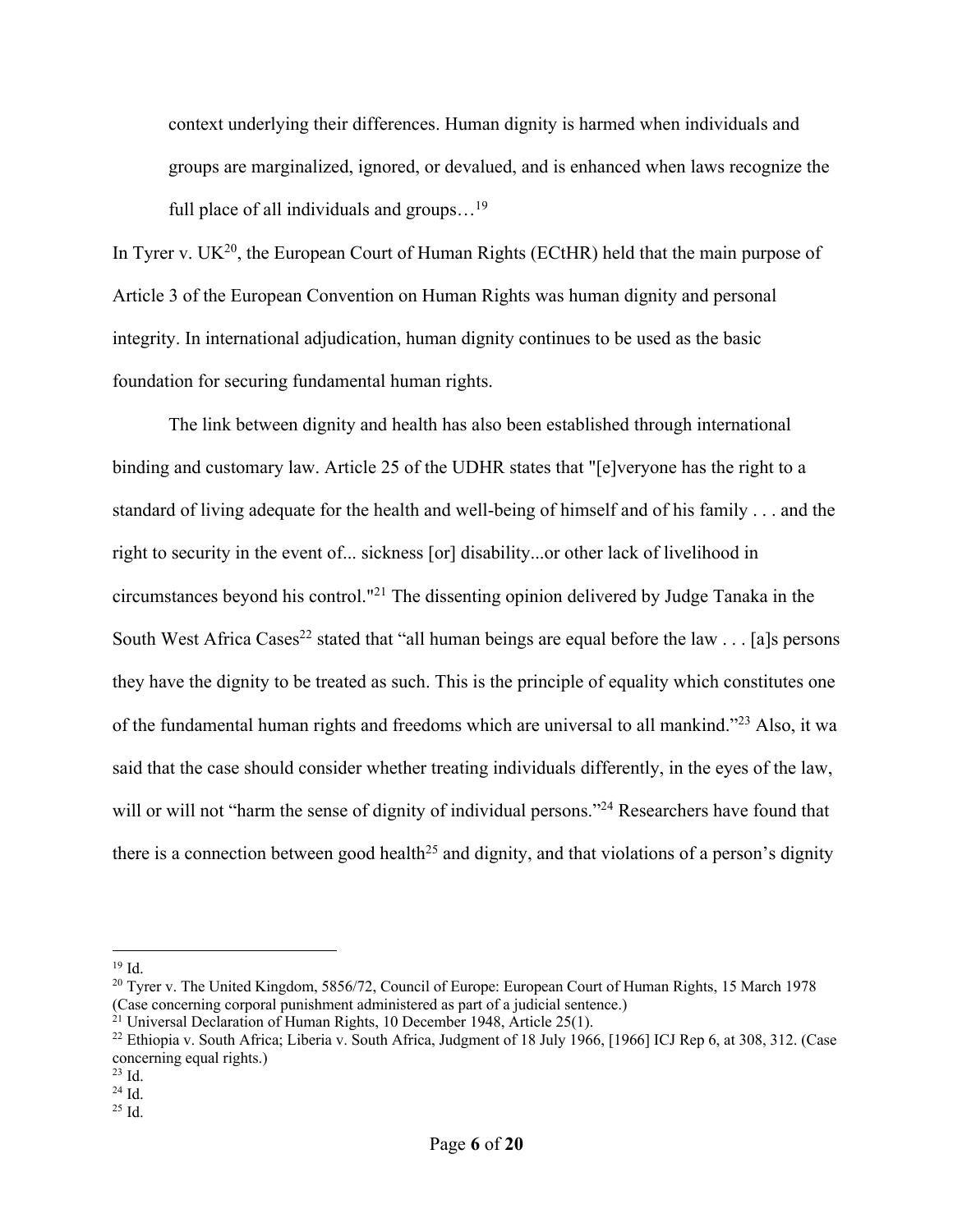can have damaging effects on physical and psychological well-being.26 One study conducted to measure dignity levels found that the subjects who perceived that they had a chronic or acute illness had significantly lower dignity scores then those who did not.<sup>27</sup>

The right to dignity is an integral part of ensuring all human rights. German philosopher Jürgen Habermas argues that violations to human dignity is a trigger for human rights and those experiences are what define human dignity.<sup>28</sup> This reasoning of showing that human rights stem of violations of human dignity is displayed in the South West Africa Cases. Referring back to the dissenting opinion, Judge Tanaka points out that enduring violations of human rights (in this context, equal protection) should not be a sacrifice of the people at the hands of the state when that sacrifice is dignity of the person.29 Thus, it follows, that if human rights are not to be abridged, human dignity should not be abridged. In Villagran-Morales et al. v. Guatemala<sup>30</sup>, the court held that "the fundamental right to life includes, not only the right of every human being not to be deprived of his life arbitrarily, but also the right that he will not be prevented from having access to the conditions that guarantee a dignified existence."31 While the concept of dignity in jurisprudence has no universally accepted understanding upon which to judge claims of dignity violations and those claims should be adjudicated on an individual basis, however, according to McCrudden, there is a minimum core or minimum understanding of what human dignity entails.<sup>32</sup> Human dignity at the minimum core, McCrudden argues, includes three

<sup>&</sup>lt;sup>26</sup> Jonathan Mann, Dignity and Health: The UDHR's Revolutionary First Article, Health and Human Rights, 35 (1998).

 $27$  K. Wiegman, The Development and Psychometric Testing of the Dignity Instrument, Columbia: University of Missouri Press (2003).

<sup>&</sup>lt;sup>28</sup> Dina L. Townsend, The Place of Human Dignity in Environmental Adjudication, Oslo Law Review 27, 38 (2016).  $^{29}$  Id.

<sup>&</sup>lt;sup>30</sup> Villagran-Morales v. Guatemala, Judgment of Nov. 1999 (Merits), at para. 144

<sup>31</sup> Id.

<sup>&</sup>lt;sup>32</sup> Christopher McCrudden, Human Dignity and Judicial Interpretation of Human Rights. European Journal of International Law, (2008).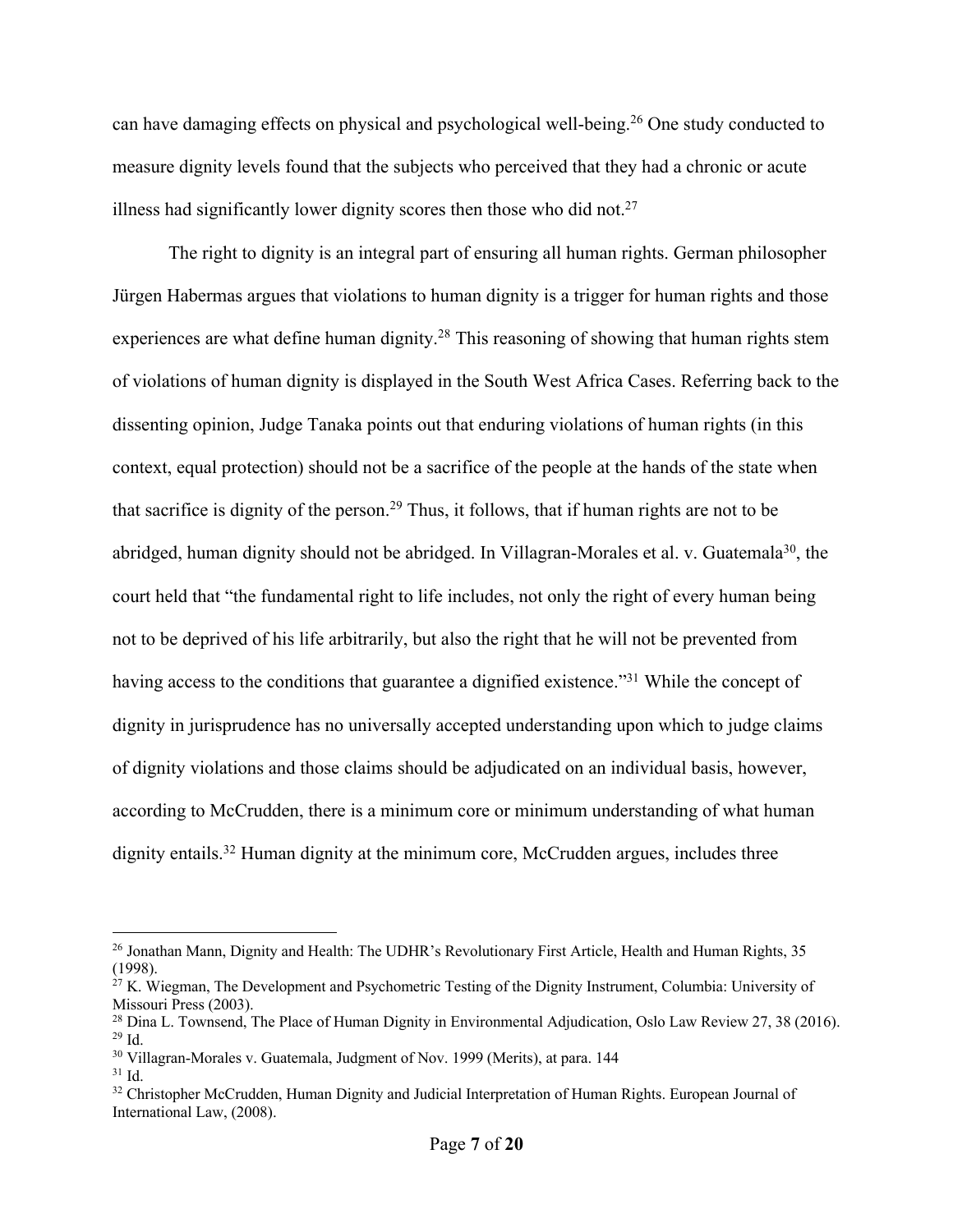elements: (1) intrinsic worth of all humans; (2) recognition and respect for that intrinsic worth and; (3) a duty by the state to protect human rights.<sup>33</sup> The link between human dignity and human rights continues to be made in international customary law and through academic research on how courts are using dignity in cases involving violations of human rights.

Since the concept of dignity was first introduced into the adjudication of human rights claims worldwide, it has been used to ensure the right to property, the right against cruel and unusual punishment, and the right to private life. However, it is difficult to fit the right to a clean environment into the parameters of those previously listed, therefore, it is a right that needs to secured individually. More than 100 constitutions around the world guarantees the right to a clean environment and places a duty on the state to abate environmental harm,<sup>34</sup> examples include Angola<sup>35</sup>, Argentina<sup>36</sup>, Azerbaijan<sup>37</sup>, and Brazil<sup>38</sup>. In addition to constitutional provision, specific human rights treaties have identified a right to a clean environment. Article 24 of The African Charter on Human and Peoples Rights grants all people the right to a satisfactory environment conducive to their development. Courts have also recognized a right to a clean environment. For example, the Supreme Court of India held that Article 21 of their constitution included a right to a wholesome environment<sup>39</sup> and the right to the enjoyment of a pollution free water and  $air<sup>40</sup>$ .

<sup>&</sup>lt;sup>33</sup> Márcio R. Staffen & Mher Arshakyan, The Legal Development of the Notion of Human Dignity in the Constitutional Jurisprudence, 12 Revista Brasileira de Direito 108, (2016).

<sup>&</sup>lt;sup>34</sup> Dinah Shelton, Human Rights, Health and Environmental Protection: Linkages in Law and Practice, 1 Hum. Rts. & Int'l Legal Discourse 9, 26 (2007).

<sup>&</sup>lt;sup>35</sup> Angola Constitution, 21 January 2010, Art. 24(1), "all citizens shall have the right to live in a healthy and unpolluted environment."

 $36$  Argentina Constitution, 1994, Art. 41, "All residents enjoy the right to a healthy, balanced environment which is fit for human development"

<sup>&</sup>lt;sup>37</sup> The Constitution of Azerbaijan, 12 November 1995, Art. 39, "Everyone has the right to live in a healthy environment."

<sup>&</sup>lt;sup>38</sup> Constitution of the Federative Republic of Brazil, 2010, Art 225, "Everyone has the right to an ecologically balanced environment, which is a public good for the peoples use and is essential for a healthy life."

<sup>39</sup> Charan Lal Sahu v. Union of India, AIR 1990 SC 1480 (1991). <sup>40</sup> Subhash Kumar v. State of Bihar, AIR 1991 SC 420, (1991).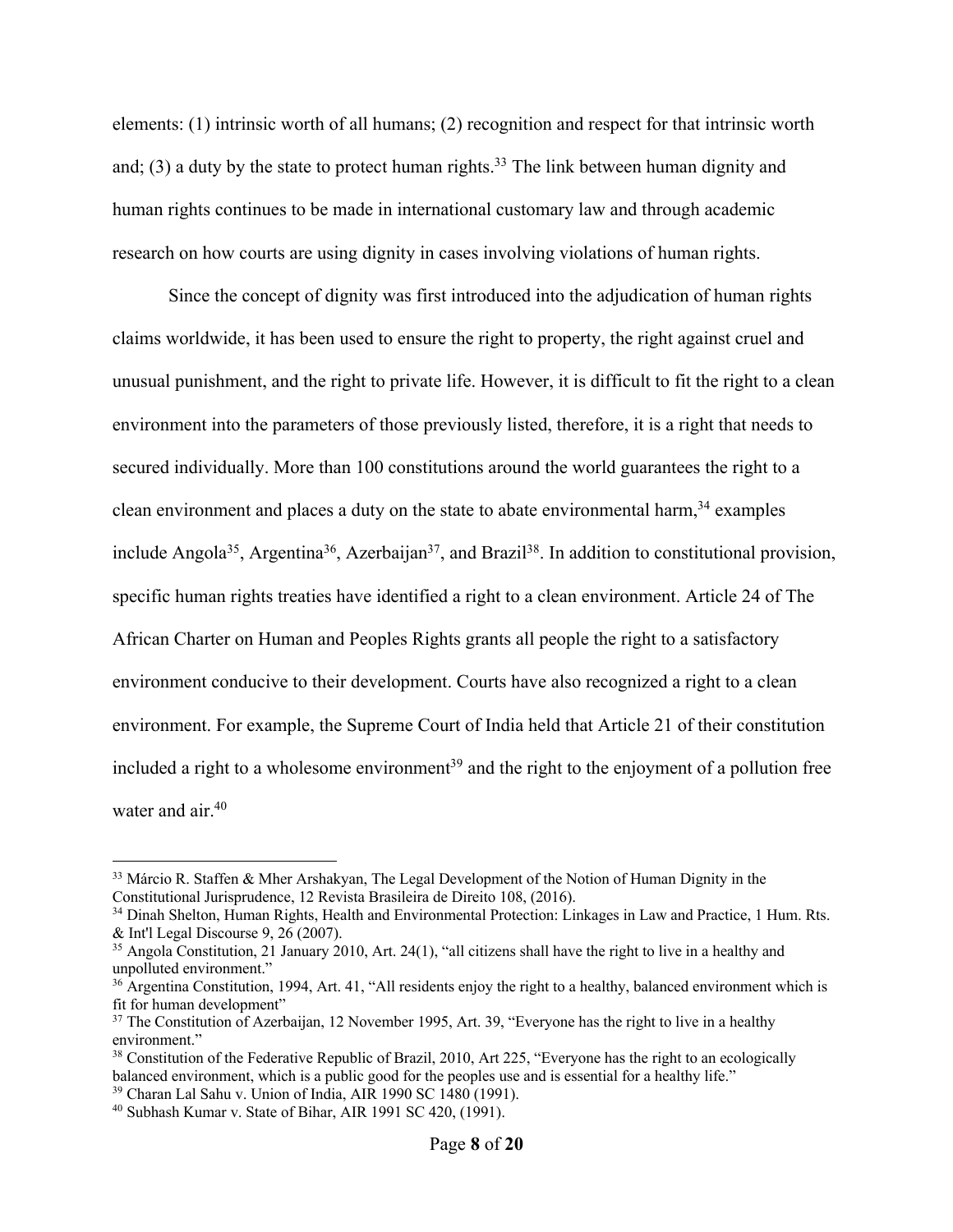It is not difficult to make the connection between the right to life and how living in a environment riddled with air pollution can infringe upon that right, but what about a direct link to the right of dignity to living in an unclean environment? The residents of Lahore are at increasing levels being exposed to air pollution that the Pakistani government considers to be 30 times that of healthy parameters; residents are experiencing debilitating illnesses and decreased life expectancies. In 2015, the WHO estimated nearly 600,000 Pakistanis lost their lives due to the high level of fine particle air pollutants they are exposed to. We know that courts have determined that all humans have a right to dignity and that there is a link between the perceived dignity of the individual and ill health. The right to dignity includes the right to a clean environment and when that right is infringed upon, citizen must be granted a legal cause of action to redress their grievances.

## **Current Legal Framework in Pakistan**

Among those responsible for the monitoring and maintaining healthy levels of fine air particulates are the Pakistan Environmental Protection Agency (EPA) and the Ministry of National Health Services. The EPA is a department of the Ministry of Climate Change and is tasked with implementing the Pakistan Environmental Protection Act of 1997.<sup>41</sup> The Ministry of National Health Services' stated mission is a commitment to maintain and improve the health of the people of Pakistan.42

The current environmental law in Pakistan is governed by the Pakistan Environment

 <sup>41</sup>Pakistan Environmental Protection Agency (2018), http://www.environment.gov.pk/

<sup>42</sup> Ministry of National Health Services, Regulations and Coordination, Government of Pakistan (2018), http://www.nhsrc.gov.pk/messageDetailed4f.html?message\_id=1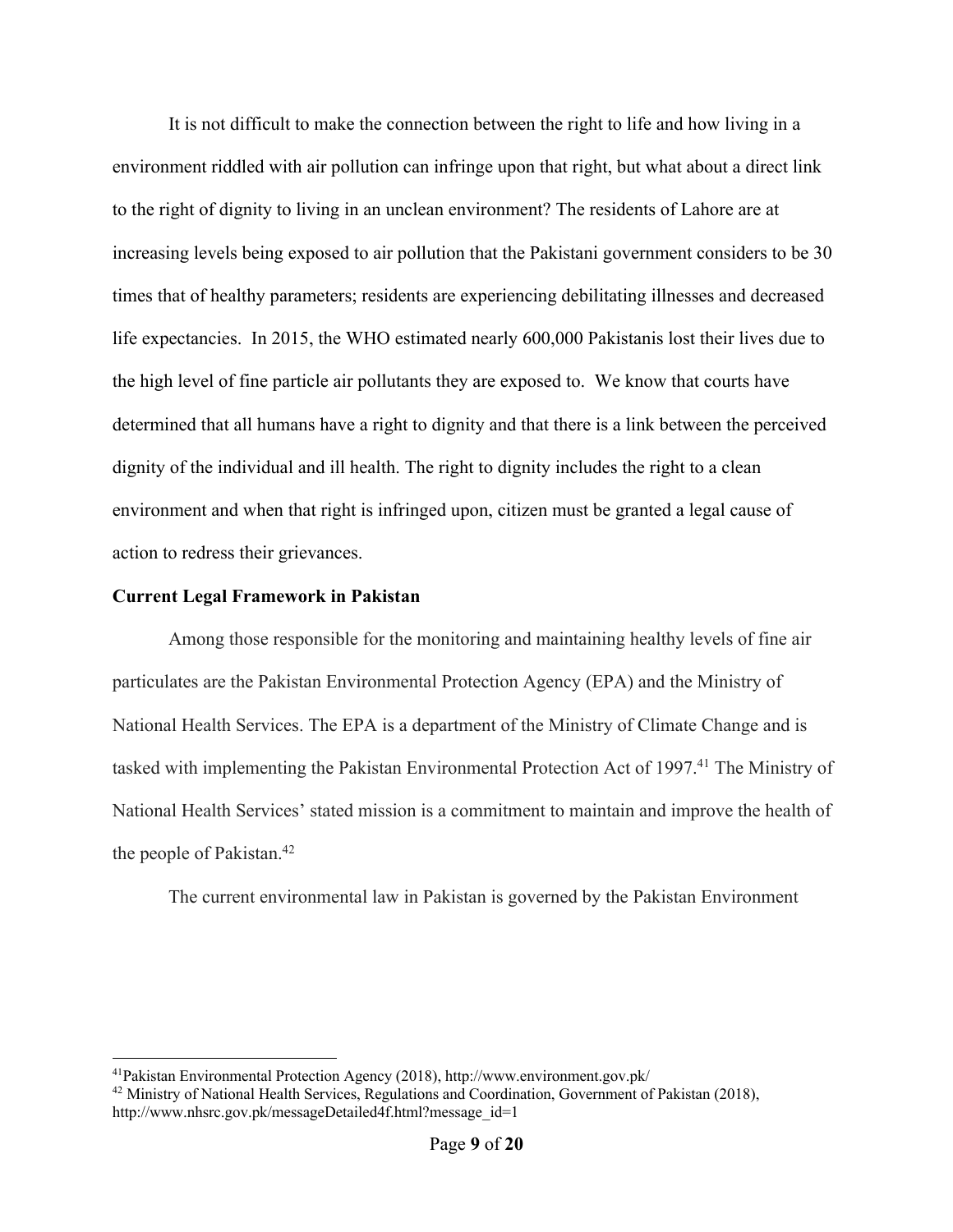Protection Act of 1997.<sup>43</sup> This Act establishes the Pakistan Environmental Protection Council, Pakistan Environmental Protection Agency, and Provincial Environmental Protection Agencies. The Act also allocated funds to assist in projects aimed at protecting the environment. Besides the establishment of environmental tribunals, the Act sets out the duties of all agencies created under this act, violation of the laws for individuals and corporations, and list all requirements that business must make before commencement of any construction project is approved.

The next major piece of legislation concerning harms to the environment was the Punjab Environment Protection Act 1997. This is similar to the Pakistan Environment Protection Act, with the purpose to have more oversight over issues at the provincial level in the Punjab region. Thirteen Amendments were made in 2012 to fill gaps in the current legislative framework and to enable the Act to be carried out more effectively.<sup>44</sup> Some of the amendments included, a more expedient appeals process, clarification in the definitions of terms used, expanding the number of judges with the ability to hear environmental complaints, a clear outline of what constitutes a major or minor offense, and a better way to recover fines imposed on offenders.<sup>45</sup>

In March 2012, Pakistan hosted the South Asia Conference on environmental justice. Senior members of the judiciary from several countries<sup>46</sup> came together with the common objective to combat environmental issues and strengthen compliance with current environmental laws in the region; the outcome of this conference resulted in the 2012 Bhurban Declaration.<sup>47</sup>

<sup>&</sup>lt;sup>43</sup> The Pakistan Environmental Protection Act (1997),

http://www.who.int/fctc/reporting/Pakistan\_annex2\_environmental\_protection\_act1997.pdf

<sup>44</sup> The Newspaper's Staff Reporter, Environment Act to Have Teeth After Changes, (May 23, 2012),

https://www.dawn.com/news/720596.

<sup>45</sup> Id.

<sup>46</sup> Asian Development Bank, South Asia Conference on Environmental Justice, (Oct. 2013),

https://www.adb.org/publications/south-asia-conference-environmental-justice (included countries:

Afghanistan, Bangladesh, Brazil, India, Jordan, Nepal, Pakistan, Sri Lanka and Indonesia, Bhutan, and Maldives.) <sup>47</sup> Bhurban Declaration 2012: A common Vision on Environment for the South Asian Judiciaries, (Mar. 25, 2012) https://www.iucn.org/sites/dev/files/import/downloads/pk\_bhurban\_declaration\_2012\_\_20120410\_.pdf.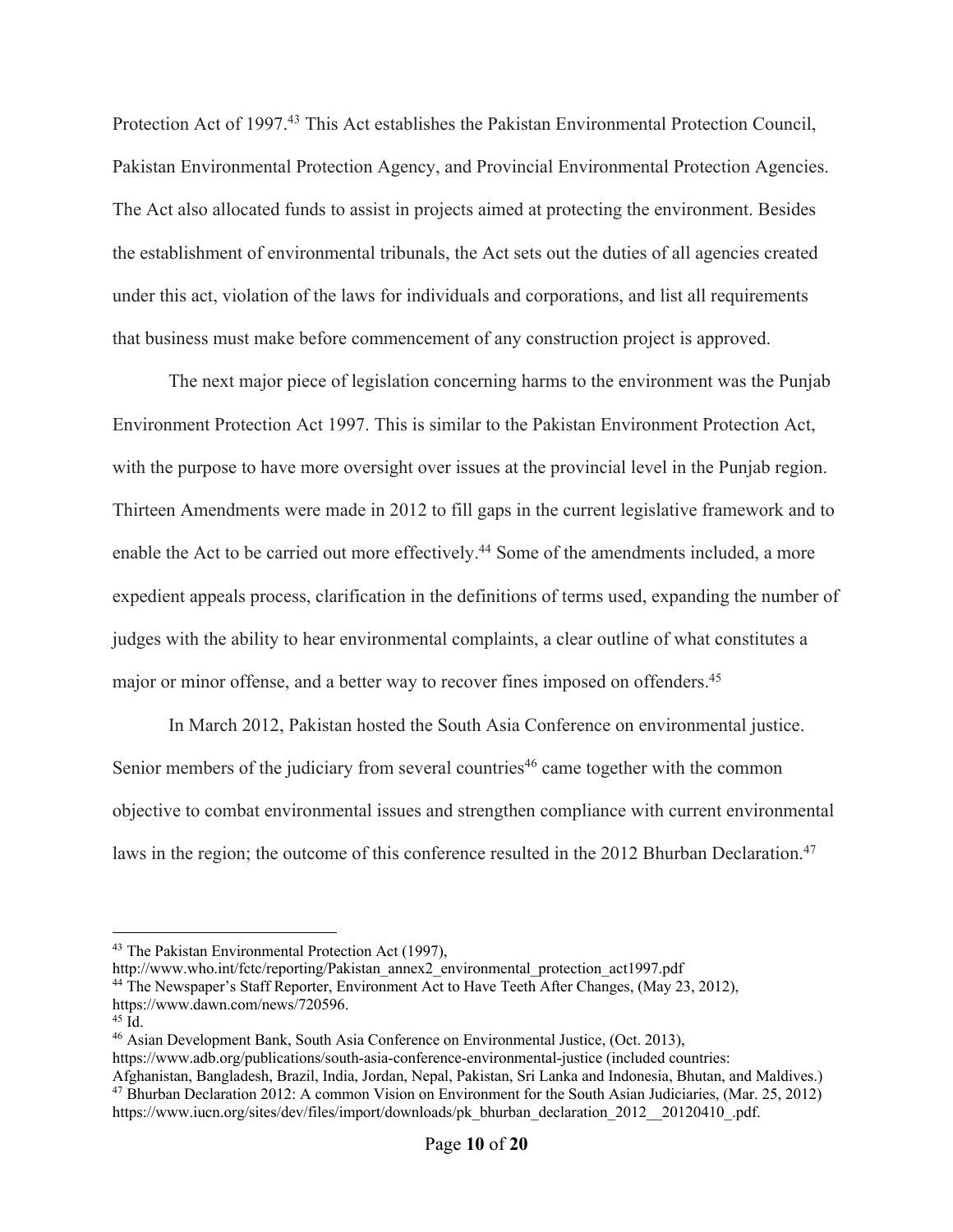Members of the conference unanimously agreed, among other things, that the courts would play a major role in dealing with environmental issues. Most importantly, the conference established Green Benches in High Courts to adjudicate environmental interest litigation and secure a right to a clean environment as a Constitutional protected fundamental right. Since its inception the Lahore High Court Green Bench has heard various cases on the subject of climate change, land use, and water pollution.

The Pakistani government has been criticized on several occasions for their failure to take active measures to control air pollution and enforce judicial orders by the High Courts. In November 2016, Chief Minister (CM) of Punjab (Pakistan) Mian Muhammad Shahbaz Sharif, assembled a committee of twenty experts<sup>48</sup> to "examine the prevailing weather condition of dense smog in the cities and plains of Punjab, which has inherent health hazards like breathing aliments and eye infections."49 This shows that the government has been aware of the growing pollution problems in Lahore and cities across Pakistan for some time now. Despite recommendations made by several department leaders, the government has still fallen short of making any meaningful impact to control air pollution. After forming another smog committee in September of 2018, the current CM of Punjab, Sardar Usman Buzdar observed that smog is a disruption to normal daily life and that a sustainable policy to prevent it needs to implemented.<sup>50</sup> CM Buzdar directed that air quality monitoring systems located in Lahore and other cities in Pakistan be made functional immediately.<sup>51</sup> In 2017, the Lahore High Court issued an order to

 <sup>48</sup> Daily Pakistan Global, CM Punjab Constitutes Committee of Experts to Battle Smog,

https://en.dailypakistan.com.pk/pakistan/cm-punjab-constitutes-committee-of-experts-to-battle-smog/. (Committee members included: Advisor to the Chief Minister on Health, Minister for Environment, Chief Secretary, Secretary of the Environment Protect Department, School Education Department, Transportation Department and others.)  $49$  Id.

<sup>&</sup>lt;sup>50</sup> Staff Reporter, Govt to Set Up Punjab Clean Air Commission to Control Pollution, (Sep. 22, 2018),

https://www.pakistantoday.com.pk/2018/09/22/govt-to-set-up-punjab-clean-air-commission-to-control-pollutionsmog/

 $51$  Id.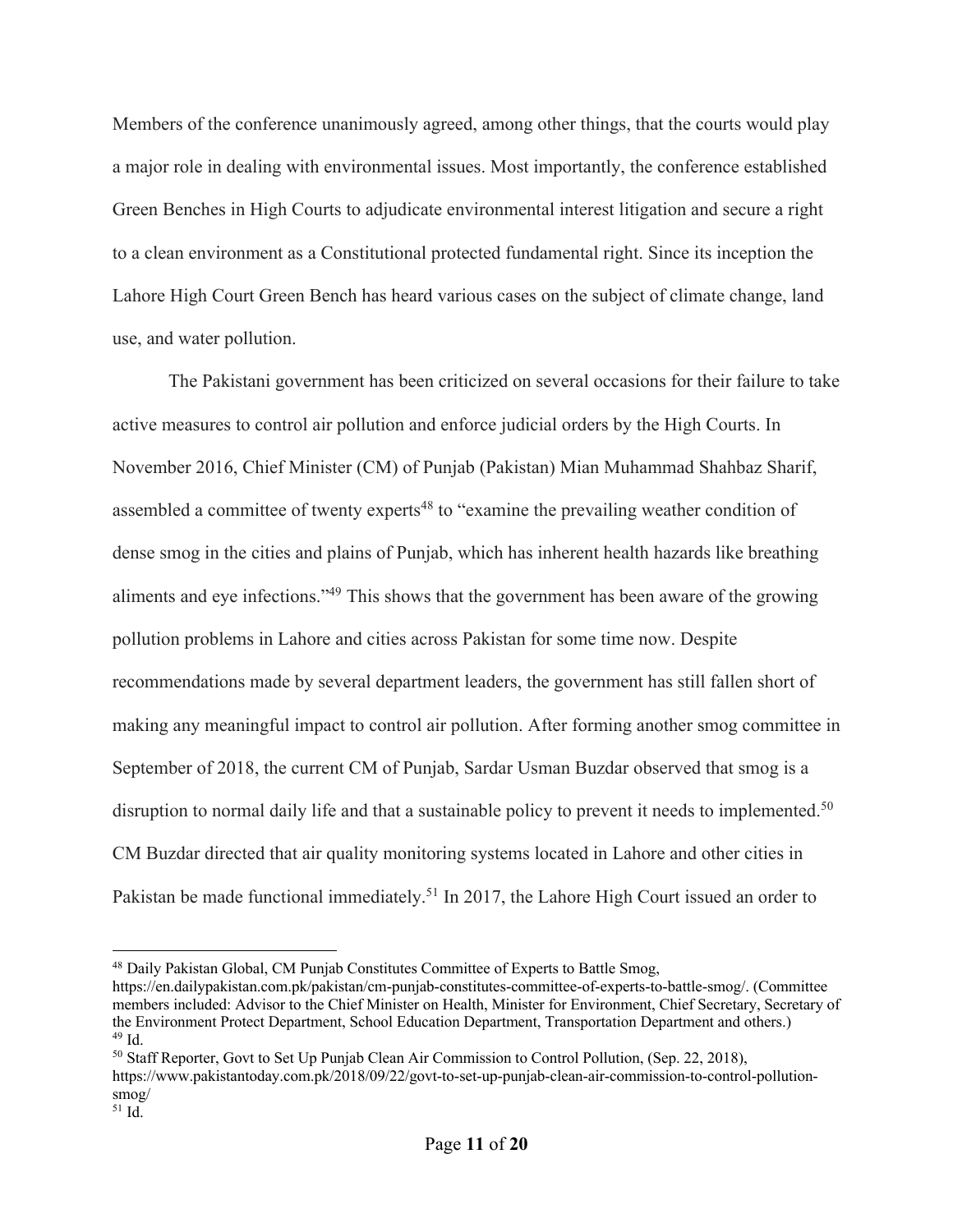directly address these government agencies. In it, the High Court admonish governmental agencies for their lack of response in taking steps to abate pollution problems, calling the inaction by those held responsible for the health of citizens "disconcerting and disappointing."52 During this meeting orders were given by department heads to close brick kilns from October to December and placed a ban on burning crops during the month of October.

## **Dignity Rights in Pakistani Jurisprudence**

## **Cause of Action**

Pakistani citizens have started to turn to the High Court to seek remedies for growing health concerns due to environment degradation. The High Court has already made clear that the right to a clean environment is a fundamental right under the right to life and right to dignity provisions of their constitution.<sup>53</sup> In the case of a violation of a fundamental right the High Court has the power to excercise its original jurisdiction under Article 184(3) of the Constitution of Pakistan.54 In *Ms. Shehla Zia v. WAPDA*, citizens brought a public interest suit to voice concerns about the construction of a grid station that produce an electromagnetic field in a residential area.55 Petitioners, arguing a violation to a fundament right under Article 9 and Article 14, sought to have the court address two questions, the relevant one being whether any government agency has the right to endanger the life of citizens without the citizens consent.<sup>56</sup> Respondents argued that the facts of the case do not warrant the court to exercise its original jurisdiction because all requirements were met before construction was authorized and that the construction posed no

 <sup>52</sup> Walid Iqbal v. Federation of Pakistan (2016) 34789 (SC) (Pak.).

<sup>53</sup> Pakistan Const. Art. 9: "No person shall be deprived of life or liberty save in accordance with law;" Art. 14(1): The dignity of man and, subject to law, the privacy of home, shall be inviolable.

<sup>54</sup> Walid Iqbal v. Federation of Pakistan (2016) 34789 (SC) (Pak.). ("Without prejudice to the provisions of Article 199, the Supreme Court shall, if it considers that a question of public importance with reference to the enforcement of any of the Fundamental Rights conferred by Chapter I of Part II is involved have the power to make an order of the nature mentioned in the said Article.")

<sup>&</sup>lt;sup>55</sup> Ms. Shehla Zia v. WAPDA (1994) 693 PLD (SC) (Pak.).<br><sup>56</sup> Id.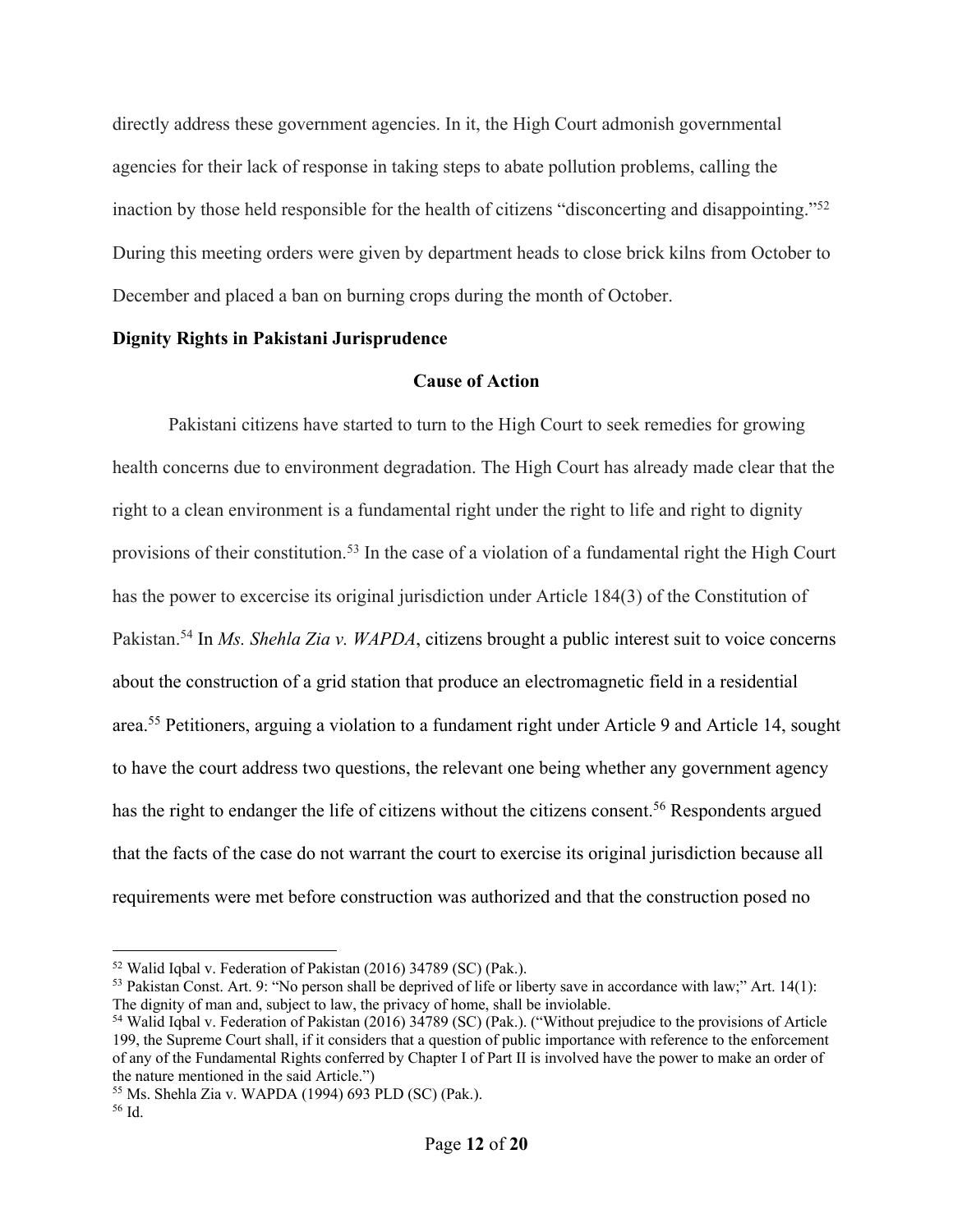health hazards.<sup>57</sup> The court found that although studies about electromagnetic fields are inconclusive, a showing that the possibility of people working or living near structures that produce electromagnetic field were at an increased risk of cancer and would cause adverse effects to the environment was enough to exercise original jurisdiction.<sup>58</sup> The court reasoned that:

Where life of citizens is degraded, the quality of life is adversely affected and health hazards are created affecting a large number of people the Court in exercise of its jurisdiction under Article 184(3) of the Constitution may grant relief to the extent of stopping the functioning of units which create pollution and environmental degradation.<sup>59</sup> The ability to present a direct cause of action to the Supreme Court decreases the time and

## **Government Liability**

expense to citizens when bringing a claim to secure a fundamental right to dignity.

The government's liability to ensure a clean environment is primarily derived under the Environmental Protect Act of 1997. Provision 19 holds the government and government agencies liable, enables a claim to be brought, and penalties imposed for negligent acts that violate any section of the act.<sup>60</sup> The duty of the government to protect the environment<sup>61</sup> and the ability to hold those in charge accountable for minimizing health hazards was illustrated in *Anjun Irfan v. Lahore Development Authority*. In this case, petitioner sought to enforce the government's legal

 <sup>57</sup> Id.

 $^{58}$  Id.  $\,$ 

<sup>59</sup> Id.

<sup>&</sup>lt;sup>60</sup> Pakistan Environmental Protection Act of 1997. ("Where any contravention of this Act has been committed by any Government Agency, local authority or local council, and it is proved that such contravention has been committed with the consent or connivance of, or is attributable to any negligence on the part of the Head or any other officer of the Government Agency, local authority or local council, such Head or other officer shall also be deemed guilty of such contravention along with the Government Agency, local authority or local council and shall be liable to be proceeded against and punished accordingly.")

<sup>&</sup>lt;sup>61</sup> Anjun Irfan v. Lahore Development Authority, (2002) 555 PLD (Pak.) ("Enforcement of air quality standards for pollutants rests with the States, including emission standards for hazardous pollutants.")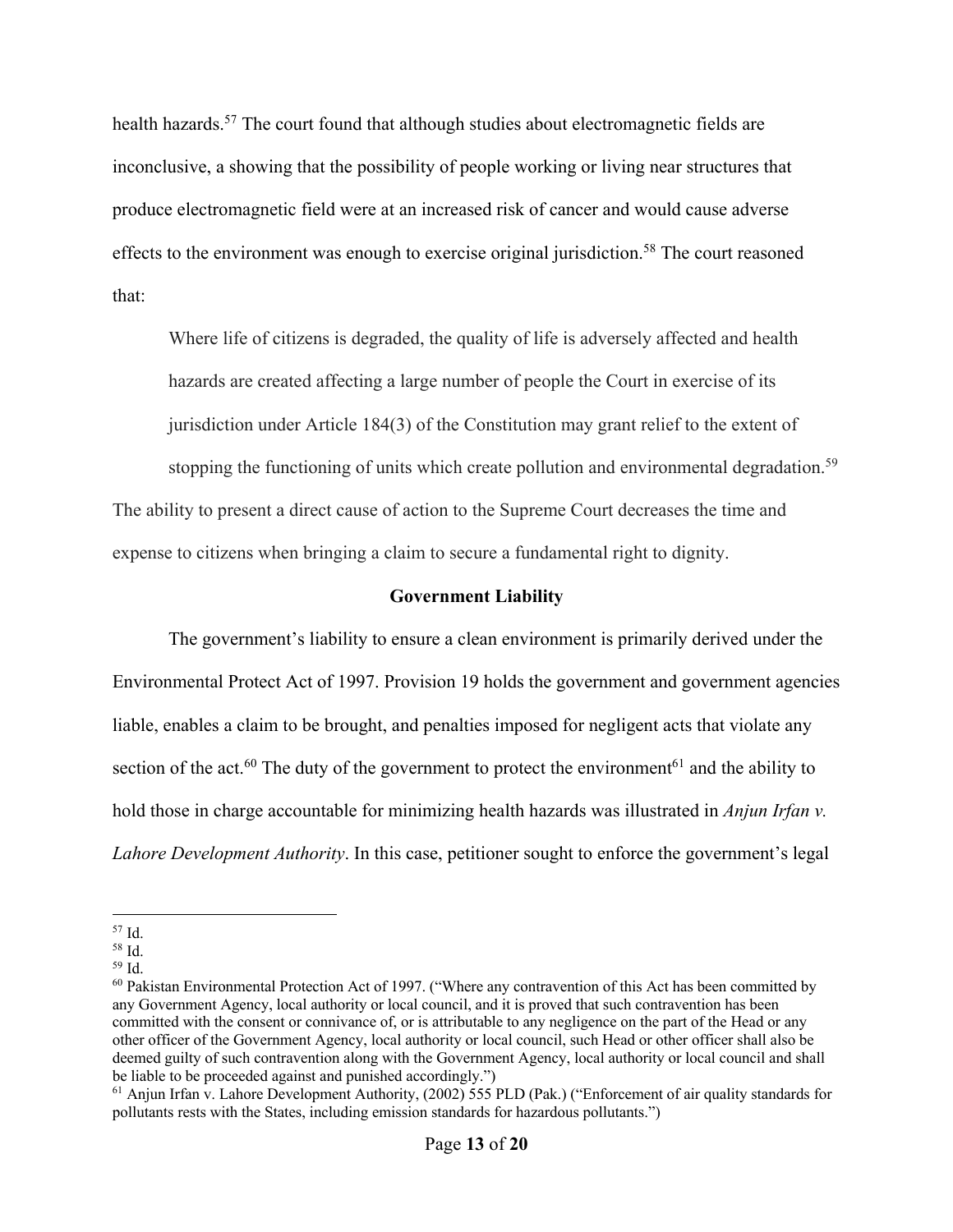obligation to take action in accordance with the recommendations issued by the High Court to aid in the elimination of air pollution. Petitioner argues that the government is in violation of law by not executing their duties and obligations and the inaction has made the air pollution problem worse.<sup>62</sup> Among other things, the government was found to be in violation of an order issued to perform checks on smoke emitting government vehicles. When it was discovered that those responsible for performing the vehicle checks were exempting government and police cars with a certain marking under the idea that these cars belonged to influential persons, the court described this reasoning as a "deplorable attitude"<sup>63</sup> to have. Further stating that everyone is bound to obey the laws of the Constitution<sup>64</sup> and that judgements issued by the Supreme Court are binding on all members of the state.65

It is well settled that the government and government agencies have a duty to protect citizens from the harmful effects of air pollution; this is a duty that cannot be exercised arbitrarily or without given full concern to those that have been entrusted with this duty.

#### **Courts' Duty**

Courts also owe a duty to citizens to ensure that those most susceptible to the effects of an unclean environment have an avenue to voice their concerns. The High Court has acknowledged its duty to protect the fundamental rights of the people of Pakistan.<sup>66</sup> This protection of fundamental rights is accomplished through public interest litigation. In *Dr. Amjad* 

 <sup>62</sup> Id.

<sup>63</sup> Id.

<sup>&</sup>lt;sup>64</sup> Id. ("Art. 5(2) Obedience to Constitution and law. Nobody is above the Constitution, even Chief Executive of Pakistan has to work within the command of the Constitution.")

<sup>&</sup>lt;sup>65</sup> Id. ("Judgment of Supreme Court is binding on each and every organ of the State. Non-observance by the State functionaries of the dictum laid down by the Supreme Court is violation of Art.189 of the Constitution.") <sup>66</sup> Walid Iqbal v. Federation of Pakistan (2016) 34789 (SC) (Pak.). (This Court is bound to protect the fundamental rights of the people, therefore, relying on Article 9 of the Constitution, i.e., right to life, read with the internationally recognized precautionary principle, till such time that the Government proposes a detailed action plan, keeping in view the emergent nature of the current crises, the following plan shall be put in place.")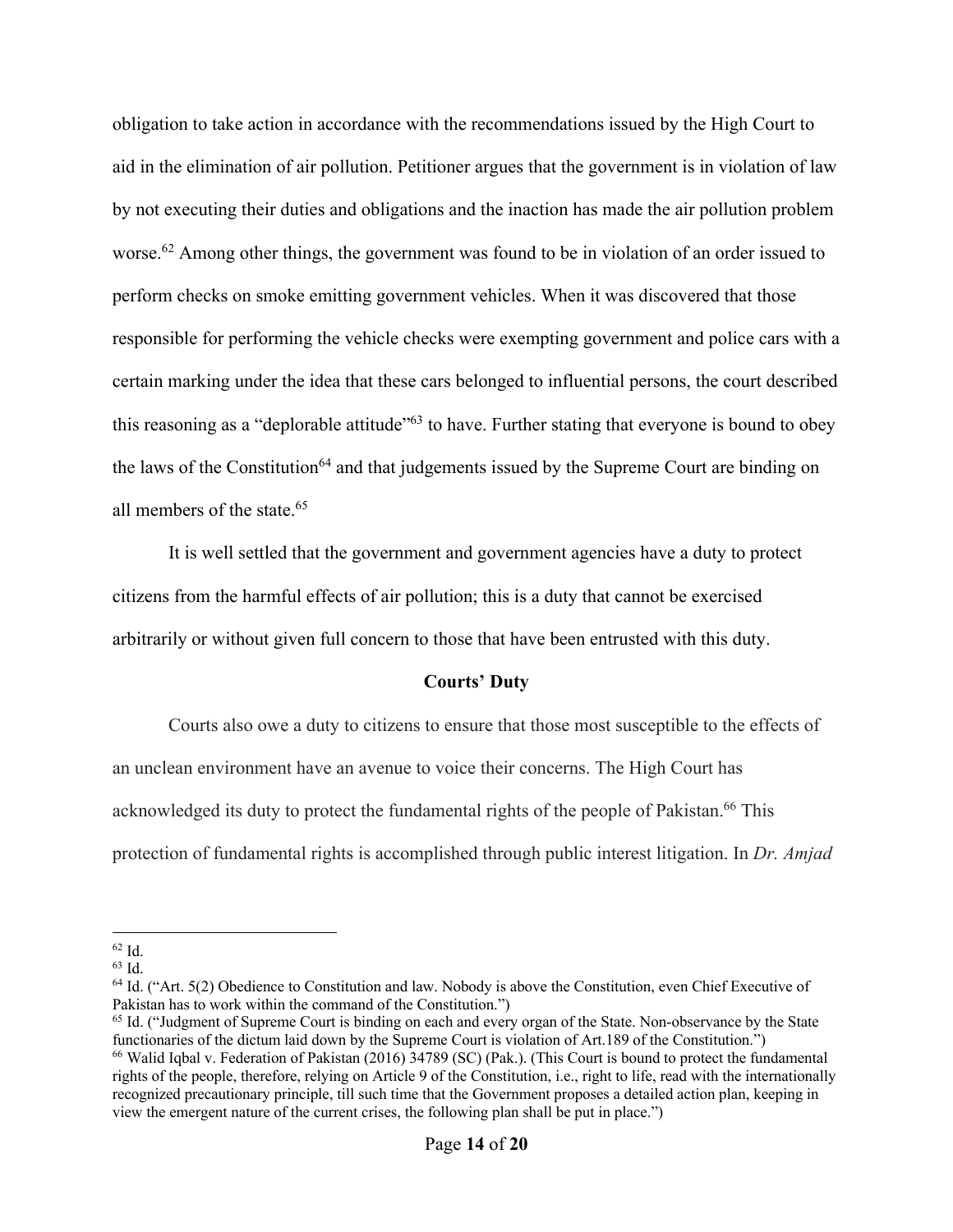*H. Bokhari v. Federation of Pakistan*, litigation followed when an oil tanker ran aground, spilling 26,000 tonnes (one ton equals 2,205 pounds) of crude oil on the Karachi shoreline.<sup>67</sup> This accident is considered to be the worst environmental disaster in Pakistan history.68 An environmental assessment conducted after the disaster showed, among other things, that the pollution could lead to respiratory problems in those exposed to the petroleum carbon.<sup>69</sup> The court recognized that "widespread poverty, illiteracy and institutional fragility make public interest litigation a necessity in this region."70 Citizens obtain standing to bring public interest litigation claims when a class of people have a fundamental right violated and cannot otherwise seek redress.<sup>71</sup> Pakistan Superior Courts have adjudicated over and ordered remedies in a wide variety of public interest cases that include issuing guidelines "to be observed by the authorities to check environmental pollution caused by fumes of motor vehicles, deforestation, open sewerages, dumping of nuclear waste."72 This case adopted the test used in *M.C. Mehta vs. Union of India*, to reinforce the Supreme Court's power to award compensation in public interest litigation:

If we make a fact analysis of the cases where compensation has been awarded by this

Court, we will find that in all the cases, the fact of infringement was patent and

incontrovertible, the violation was gross and its magnitude was such and it would have

 $67$  Dr. Amjad H. Bokhari v. Federation of Pakistan, Amicus Curiae by Dr. Parvez Hassan (2003).

<sup>68</sup> Id.

 $^{69}$  Id.

 $^{70}$  Id. (citing State v M.D. WASA 2000 CLC 471 "The rationale behind public interest litigation in developing countries like Pakistan and India is the social and educational backwardness of its people, the dwarfed development of law of tort, lack of developed institutions to attend to the matters of public concern, the general inefficiency and corruption at various levels. In such a socio-economic and political milieu, the non-intervention by Courts in complaints of matters of public concern will amount to abdication of judicial authority.")

<sup>&</sup>lt;sup>71</sup> Id. (Citing Benazir Bhutto v Federation of Pakistan, PLD 1988 SC 416 ("Rules of locus standi can be dispensed with in case of violation of fundamental rights of a class of persons who are unable to seek redress through the traditional means.")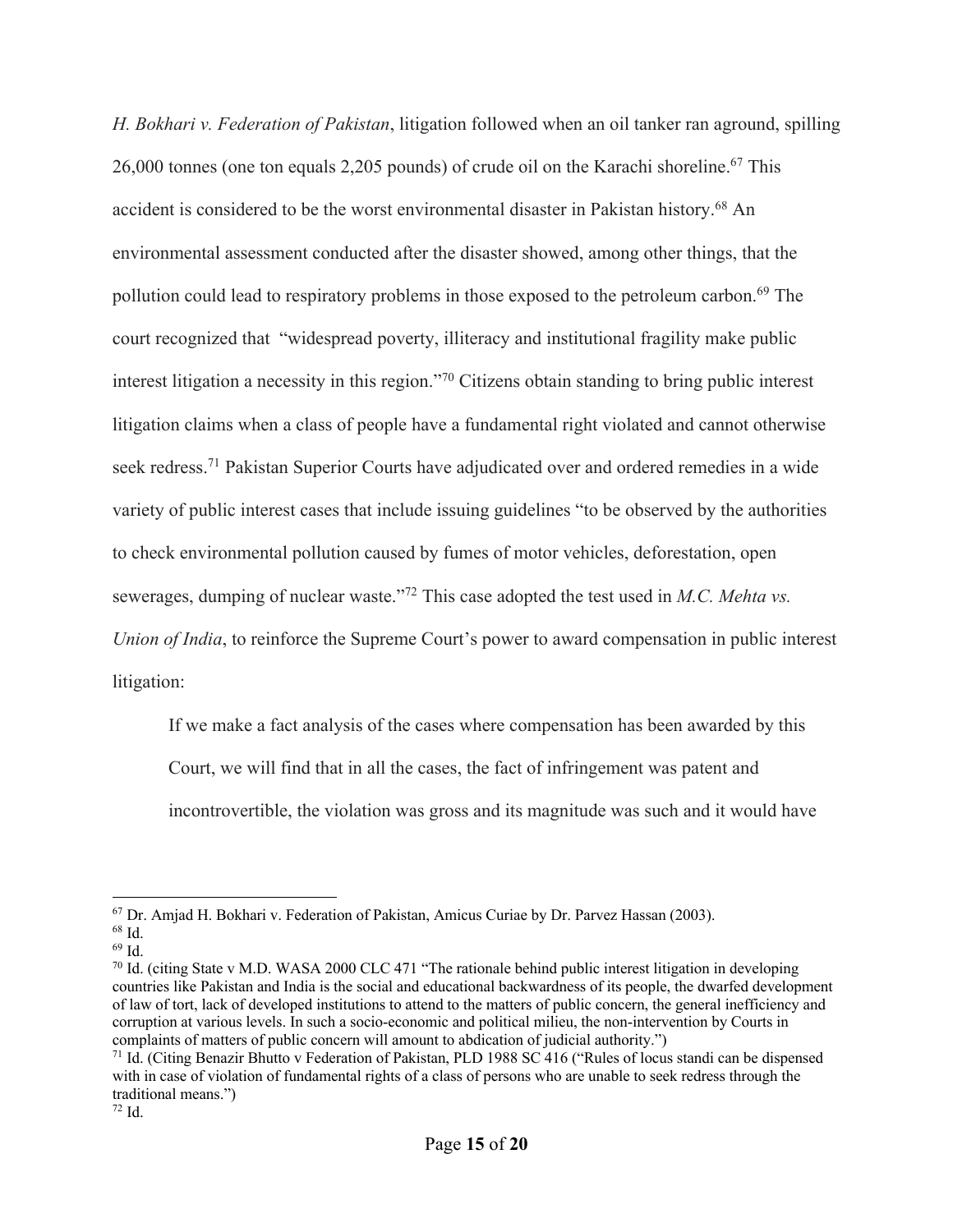been gravely unjust to the person whose fundamental right was violated, to require him to go to the civil Court for claiming compensation.73

In *Walid Iqbal v. Federation of Pakistan,* a public interest suit was brought against multiple government departments to address the inaction of those departments in tackling air pollution and smog.<sup>74</sup> Petitioners asked the court to order respondents (government) to show what they have done to alleviate the smog problem that has become a serious health risk; and they stated that the governments inaction was a violation of Article 9 of the Pakistan Constitution.<sup>75</sup> For evidence to show what the government had done thus far to combat smog in the city, the government submitted to the court that they developed a "Policy and Action Plan for Control, Mitigation, Advisory and Protective Measures in Extreme Weather Conditions had acquired six air pollution monitoring stations to be placed in Lahore as well as other cities around Pakistan.<sup>76</sup> After observing that the government had failed to abide by its own smog policy by not alerting the public when smog levels reached hazardous levels, the court stated the government had "no desire, capacity or mutual coordination to deal with the smog emergency in the city."<sup>77</sup> After this, they reaffirmed the duty of the court to protect fundamental rights.<sup>78</sup>

#### **Right to Dignity**

The idea of human dignity is not a novel concept, it has been the subject of legal and philosophical thought since 1<sup>st</sup> century BC. Although it was a minority view at the time, Roman philosopher Cicero opined that all persons, by virtue of their existence, are gifted with *dignitas*, 79

 <sup>73</sup> Id. (Citing M.C. Mehta vs. Union of India, AIR 1987 SC 1086).

<sup>74</sup> Walid Iqbal v. Federation of Pakistan (2016) 34789 (SC) (Pak.).

<sup>75</sup> Id.

<sup>76</sup> Id

<sup>77</sup> Id.

<sup>78</sup> Id.

 $79$  (Dignitas is a Latin word referring to a unique, intangible, and culturally subjective social concept in the ancient Roman mindset.) https://www.definitions.net/definition/dignitas.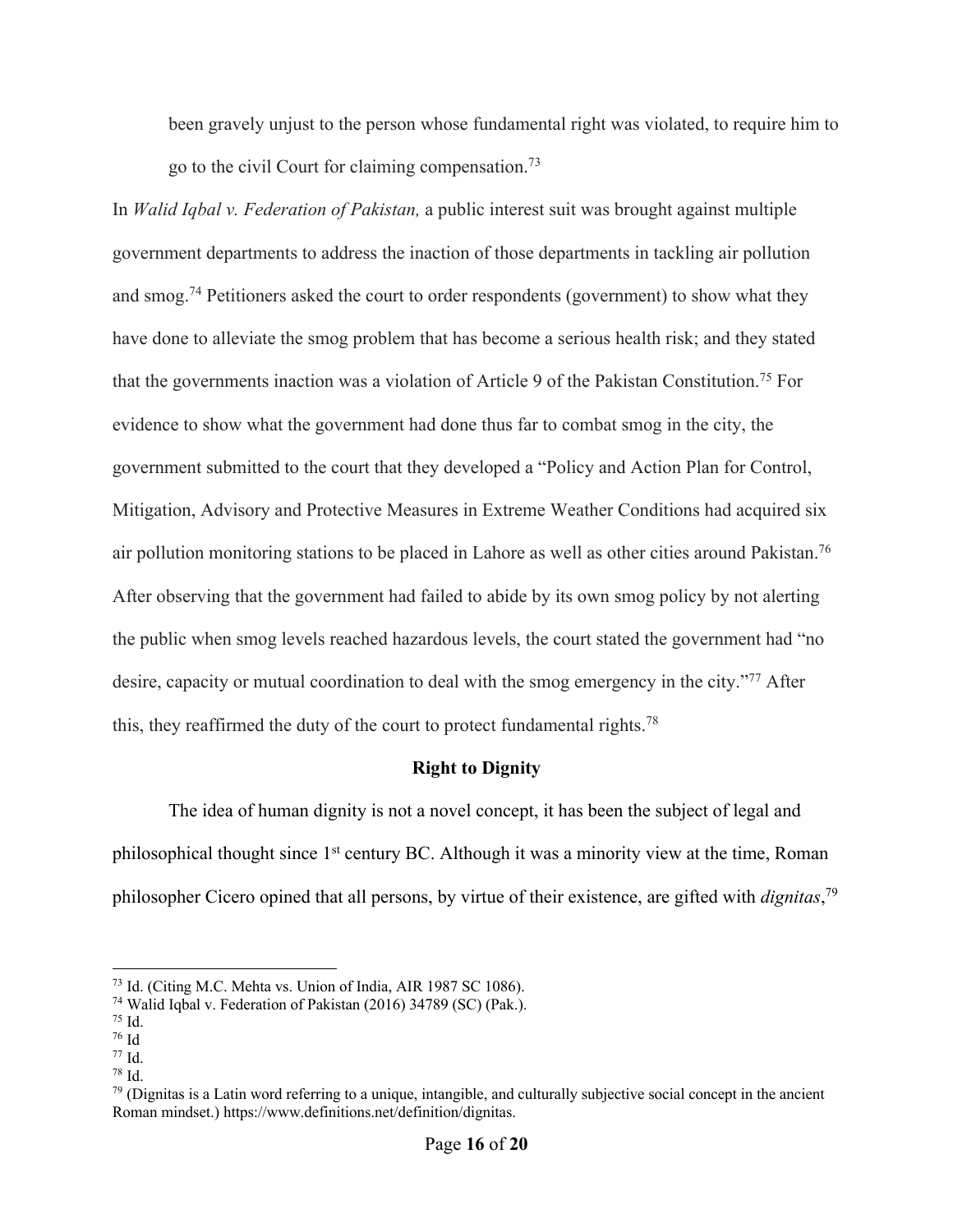worthy of respect. There are varying thoughts on what dignity means, at a minimum it means "respect for the intrinsic worth of every person, which entails that individuals are not to be perceived or treated merely as . . . objects of the will of others."80 Modern views on the concept of human dignity are that there is a connection between it and personal autonomy, a connection that proves dignity is not a abstract concept but a substantive right with dedicated case law.<sup>81</sup> Dignity is derived from a sense of well-being, that a person is living with full autonomy and with the ability to make decisions of their choosing; this is what makes the difference between a right to life and a right to dignity.

The right to life and the right to dignity must be seen as two different fundamental rights that citizens should be able to seek legal recourse for. While it is not true in the case of air pollution (seeing that there is a direct link between a threat to life and poor air quality) there are violations to human dignity that do not pose a threat to life. This is why it is so important to see dignity as a separate individual right apart from the right to life. In *Ashgar Leghari v. Federation of Pakistan*, the petitioner, a Pakistani citizen, brought a public interest suit in the Lahore High Court to address inaction of the Punjab government to implore measures to "address the challenges and to meet the vulnerabilities associated with climate change."82 The court observed that climate change caused profound adjustments to the environment and calls on the government to take an active approach to protect, "in particular, the vulnerable and weak segments of the society."<sup>83</sup> This case was major step forward in observing that the right to

 <sup>80</sup> Rex Glensy, The Right to Dignity, 43 Colum. Hum. Rts. L. Rev. 65 (2011)

 $81$  Id.

<sup>82</sup> Ashgar Leghari v. Federation of Pakistan (Lahore High Court, WP No 25501/2015, 18 January 2016). <sup>83</sup> Id.

Page **17** of **20**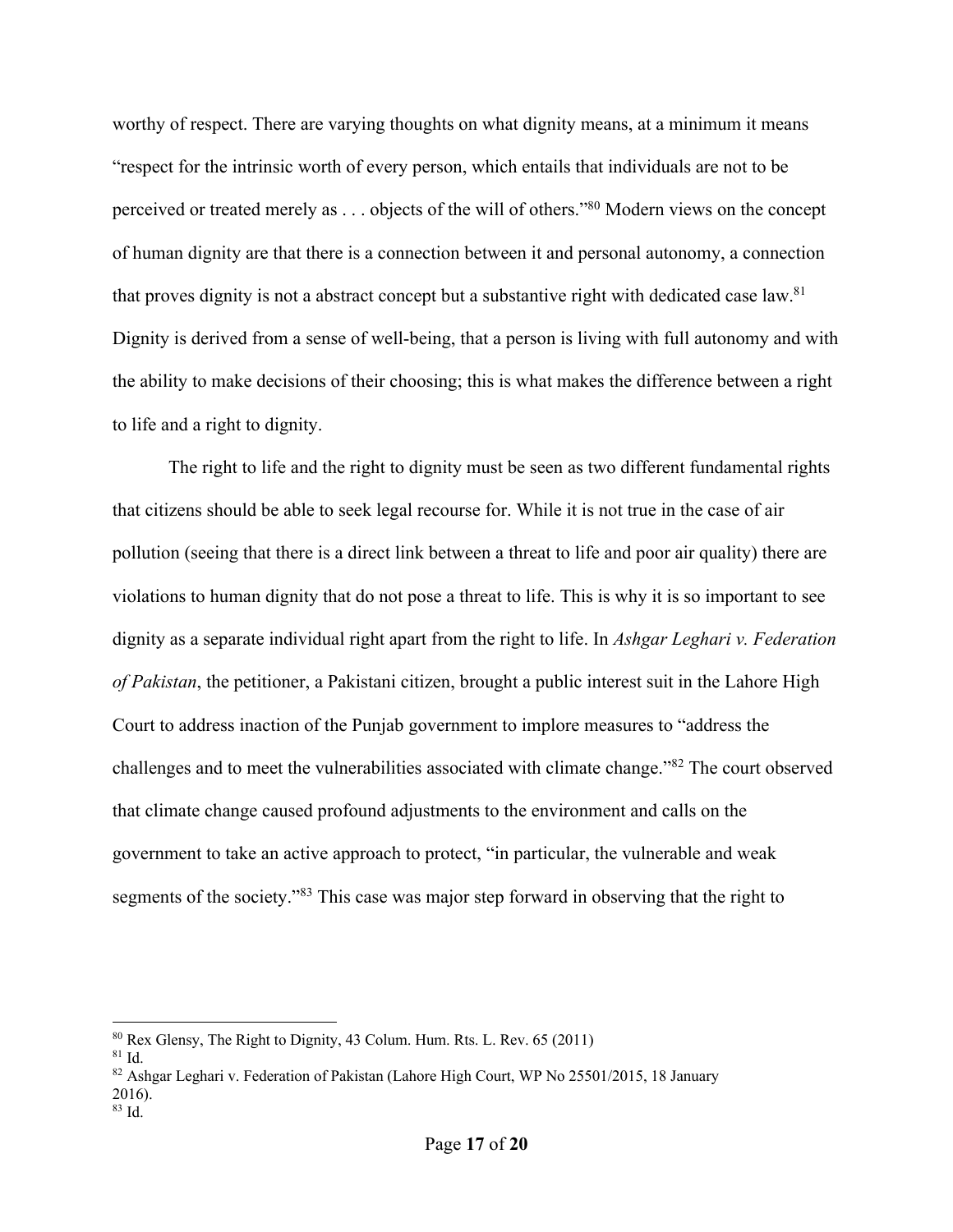dignity should be viewed separately from the right to life and shows that an unclean environment is in violation of both of these constitutional protected rights.<sup>84</sup>

Most public interest litigation in Pakistan observes the right to dignity in the context of a clean environment. *Ms. Shehla Zia v. WAPDA,* "Life includes all such amenities and facilities which a person born in a free country is entitled to enjoy with dignity, legally and constitutionally."85 The court also noted in that case that "The Constitution guarantees dignity of man and also right to life under Article 9 and if both are read together, question will arise whether a person can be said to have dignity of man if his right to life is below bare necessity like without proper food, clothing, shelter, education, health care, clean atmosphere and unpolluted environment."86 In *Navid Hussain v. City District Government, Karachi*, arguments were presented to the court that

proposed construction the original low density residential character of the neighbourhood would be completely destroyed resulting in violation of civil, statutory and the constitutional rights of the Plaintiffs to life as envisaged in Articles 9, 14, 23 and 25 of the Constitution as the quality of life of the Plaintiff as also of the other inhabitants of the area would become progressively worse.87

The principle of human dignity as a fundamental right was also illustrated In *West Pakistan Salt Miners Labor Union v. Industries and Mineral Development*,

Under our Constitution, Article 14 provides that the dignity of man and subject to law the

<sup>&</sup>lt;sup>84</sup> Id. ("Fundamental rights, like the right to life (article 9) which includes the right to a healthy and clean environment and right to human dignity (article 14) read with constitutional principles of democracy, equality, social, economic and political justice include within their ambit and commitment, the international environmental principles of sustainable development, precautionary principle, environmental impact assessment, inter and intra-generational equity and public trust doctrine. Environment and its protection has taken a center stage in the scheme of our constitutional rights.")

<sup>85</sup> Ms. Shehla Zia v. WAPDA (1994) 693 PLD (SC) (Pak.).

<sup>86</sup> Id.

<sup>87</sup> Navid Hussain and Ors v. City District Government, Karachi and Ors. 2007 CLC 912 (Pak.).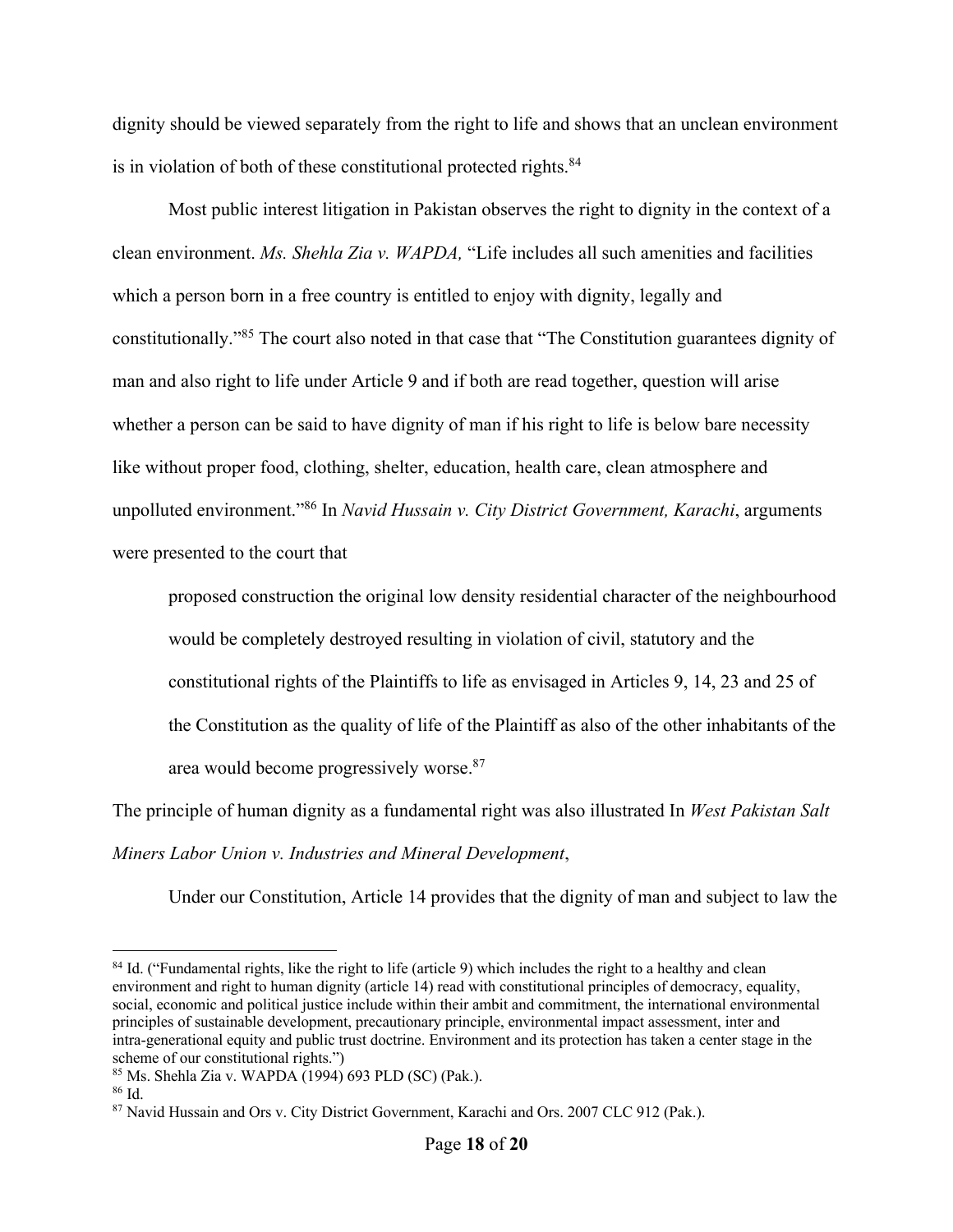privacy of home shall be inviolable. The fundamental right to preserve and protect the dignity of man under Article 14 is unparalleled and could be found only in few Constitutions of the world. The Constitution guarantees dignity of man and also right to 'life' under Article 9 and if both are read together, question will arise whether a person can be said to have dignity of man if his right to life is below bare necessity line without proper food, clothing, shelter, education, health care, clean atmosphere and unpolluted environment.<sup>88</sup>

From what has been discussed, the courts in Pakistan appear to be on board with the contention that the right to a clean environment is guaranteed through the constitutional provisions of a right to live and a right to dignity. Also, that living in a clean environment is constitutionally protected under Article 9 of the Constitution of Islamic Republic of Pakistan. Now that the courts have made the link between poor health and the right to dignity, what more can be done to hold the government accountable and direct them take substantial steps to combat air pollution?

## **Conclusion**

Pakistan's Constitution guarantees the right to a clean environment under the right to life and right to dignity provisions, but how is this right to dignity guarded when children fail to receive a proper education because the air quality is so poor, schools must be closed? When parents cannot simply play outside with their children for fear that their current health issues will be further exacerbated or that new ones will develop? U.S. Supreme Court Justice Oliver Wendel Homes Jr. famously said, "if my fellow citizens want to go to hell, I will help them, it's my job." In context, he meant, that it is not the job of the judiciary to protect citizens from the

<sup>88</sup> General Secretary, West Pakistan Salt Miners Labour Union (CBA) Khewra, Jhelum v. The Director, Industries and Mineral Development, Punjab, Lahore, 1994 SCMR 2061 (Pak.).